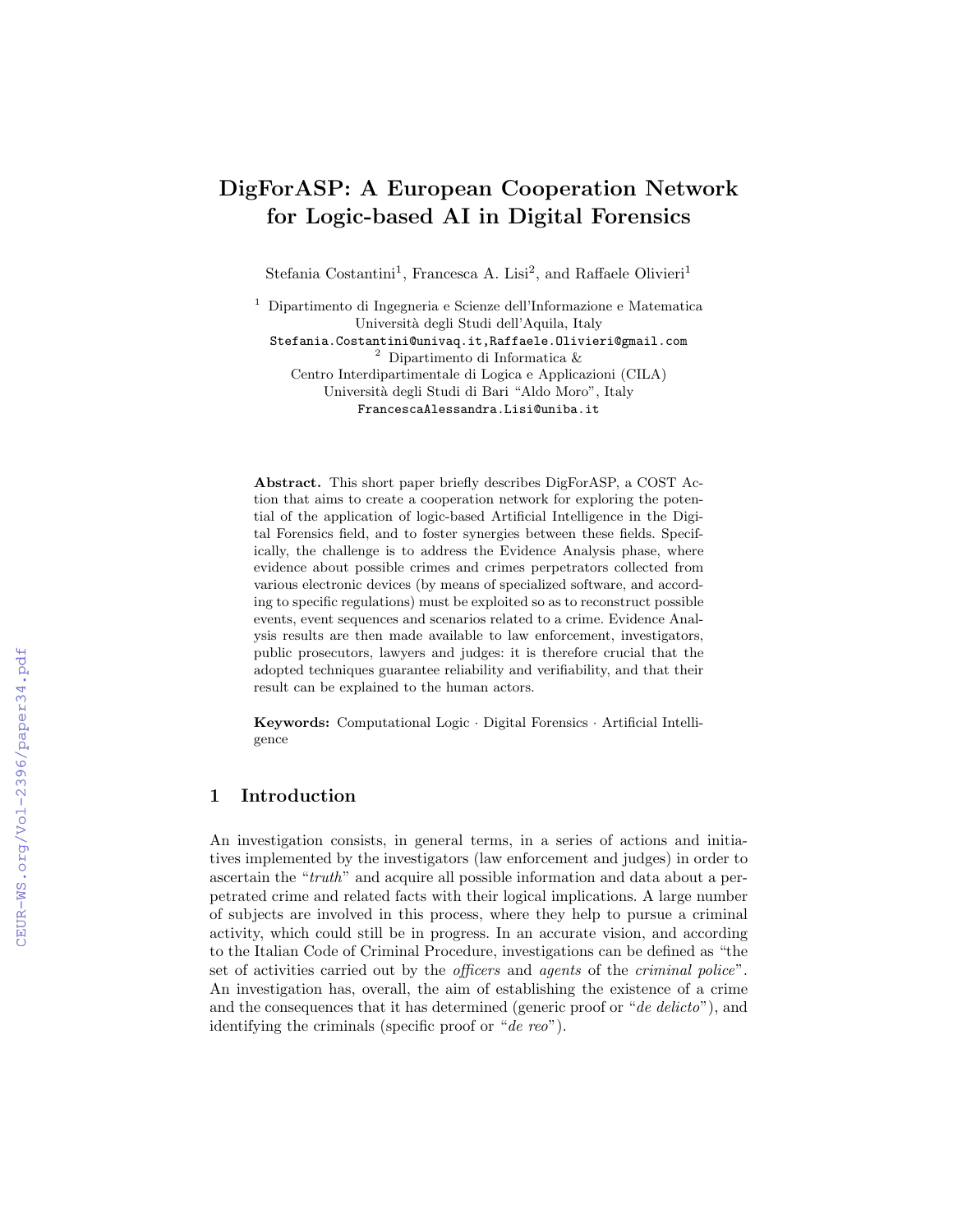These activities start from the act of acquisition of the crime notice or from the analysis of a crime scene. Through a series of initiatives and actions, the investigation allows the collection of data and elements which, according to certain deductive logical reasoning, should lead to draw conclusions. Investigative cases are usually complex, and involve a number of factors that need to be taken into account. Most of the collected data are nowadays obtained through digital devices and platforms either seized from the suspects, or available on the Internet or shared by telecommunication companies.

Digital Forensics (DF) is a branch of criminalistics which in fact deals with the identification, acquisition, preservation, analysis and presentation of the information content of computer systems, or in general of digital devices. In particular, the phase of Evidence Analysis involves examining and aggregating evidence about possible crimes and crime perpetrators collected from various electronic devices (by means of specialized software, and according to specific regulations). This in order to reconstruct events, event sequences and scenarios related to a crime. Evidence Analysis results are made available to law enforcement, investigators, intelligence agencies, public prosecutors, lawyers and judges.

The COST Action DigForASP aims at creating a research infrastructure for the application of Artificial Intelligence (AI), together with other complementary areas, in the field of Digital Forensics. DigForASP constitutes a timely challenge for both areas: DF and AI. From the AI perspective, the proposed research infrastructure will foster the development of new theoretical results, methods and techniques that will contribute in the long term to the development of new software tools that will rely on a complex combination of concepts and results from different areas of Knowledge Representation (KR) and Automated Reasoning (AR) such as diagnosis, causal explanation, temporal reasoning about actions, epistemic reasoning, the treatment of incomplete knowledge, deontic and legal reasoning, inductive learning and formal concept analysis, which will be complemented by other ones needed for the purpose of the Action. At the same time, the application of (intelligent) automated tools to DF - capable of reliable and exhaustive exploration of evidence, and with a level of analysis that goes beyond the scope of human observation and in time - will constitute a breakthrough that will have a direct impact on the practical investigation of crime scenarios.

To meet the challenge, the Action has built a Network composed of researchers and engineers from the AI field together with DF experts belonging to Government Institutions and NGOs alongside scholars from the field of Information and Communication Technologies (ICT) and Law as well as social scientists, criminologists and philosophers (the latter for the ethical issues). The Network is carrying out a set of activities and building resources to promote interaction, exchange and cooperation between these different areas. It is enabling computer scientists to understand the main issues and open problems of Digital Forensics, especially Evidence Analysis, and it is helping to promote the exploitation of AI for addressing in an innovative, effective and adaptive way the key problems in this domain. Network partners is thus being able to identify KR&AR techniques which can be applied to Evidence Analysis, and to suggest guidelines for cre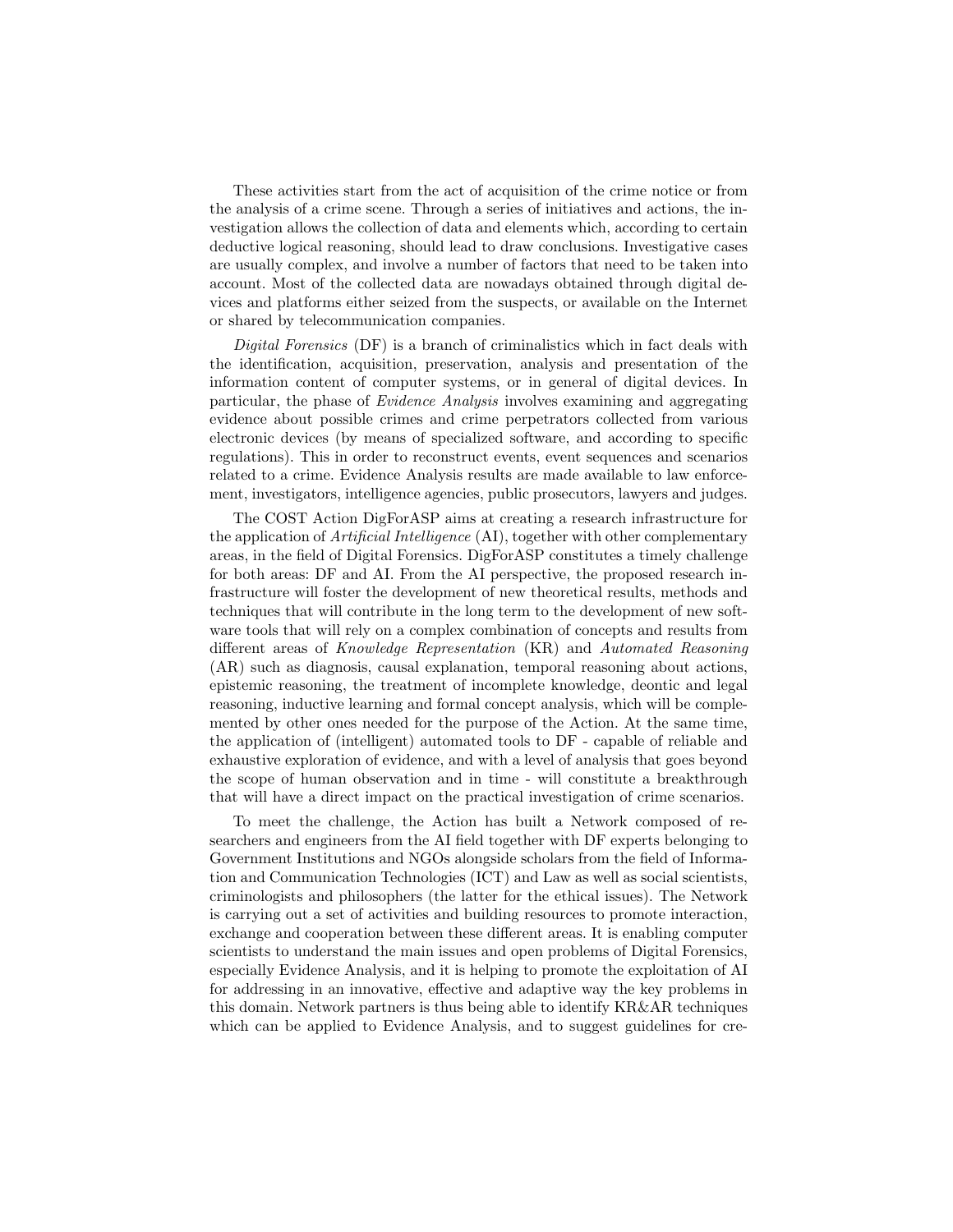ating and developing suitable new techniques and methods aimed at advancing the state of the art in both DF and AI, strengthening European research and innovation capability in these areas. The long-term objective of the Network is to increase know-how and competences, so as to devise and to implement concrete projects and tools to be applied by Police Scientific Investigation Departments in solving real cases in COST Member Countries, COST Near Neighbour Countries (NNCs) and COST International Partner Countries (IPCs). This also by promoting coherent and effective cooperation with third countries.

The paper is organized as follows: In Section 2 we illustrate in some detail what is Digital Forensics, and which is the state of the art in the application of automated tools in this field. In Sections 3-4 we illustrate the progress that the DigForASP Action proposes over the state of the art, and the innovative aspects. In Section 5 we discuss the expected impact of the Action. In Section 6 we discuss the preliminary results achieved, and we conclude by discussing some future perspectives.

#### 2 Digital Forensics: Overview and State of the art

Digital Forensics is a complex and rapidly evolving field, where methods for collecting evidence are varied, rapidly evolving and becoming increasingly sophisticated. In fact, such methods must continuously adapt to the evolution of technology. The aim is to identify digital sources of evidence, and to organize such evidence in order to make it robust in view of its discussion in court, either in civil or penal trials. DF is concerned with the analysis of possible sources of evidence after a crime has been committed.

Clearly, the development of DF is highly related to the development of ICTs in the last decades, and to the widespread diffusion of electronic devices and infrastructures. It involves various disciplines such as computer science, electronic engineering, various branches of law, investigation techniques and criminological sciences. Organizational aspects are also relevant and DF investigation involves, in general, several experts working with sophisticated instruments and software, with limited resources and tight timing. DF is divided into sub-fields according to the kind of data analyzed, including those extracted from the Internet.

The DF process involves the following phases:

- 1. Identification, i.e. retrieving, via suitable forms of investigation, devices that may possibly contain digital data useful to the identification of a potential crime perpetrator, or anyway useful to help the investigators in their activities.
- 2. Acquisition, i.e., retrieving evidence in the form of data collected either from storage devices or from network interception.
- 3. Preservation, where collected evidence is be stored and preserved (according to specific precise regulations) so as to guarantee integrity and authenticity.
- 4. Evidence Analysis, where the evidence collected is examined and aggregated to determine the existence of possible sources of proof that can be useful to law enforcement, investigators, public prosecutor, lawyers and judges in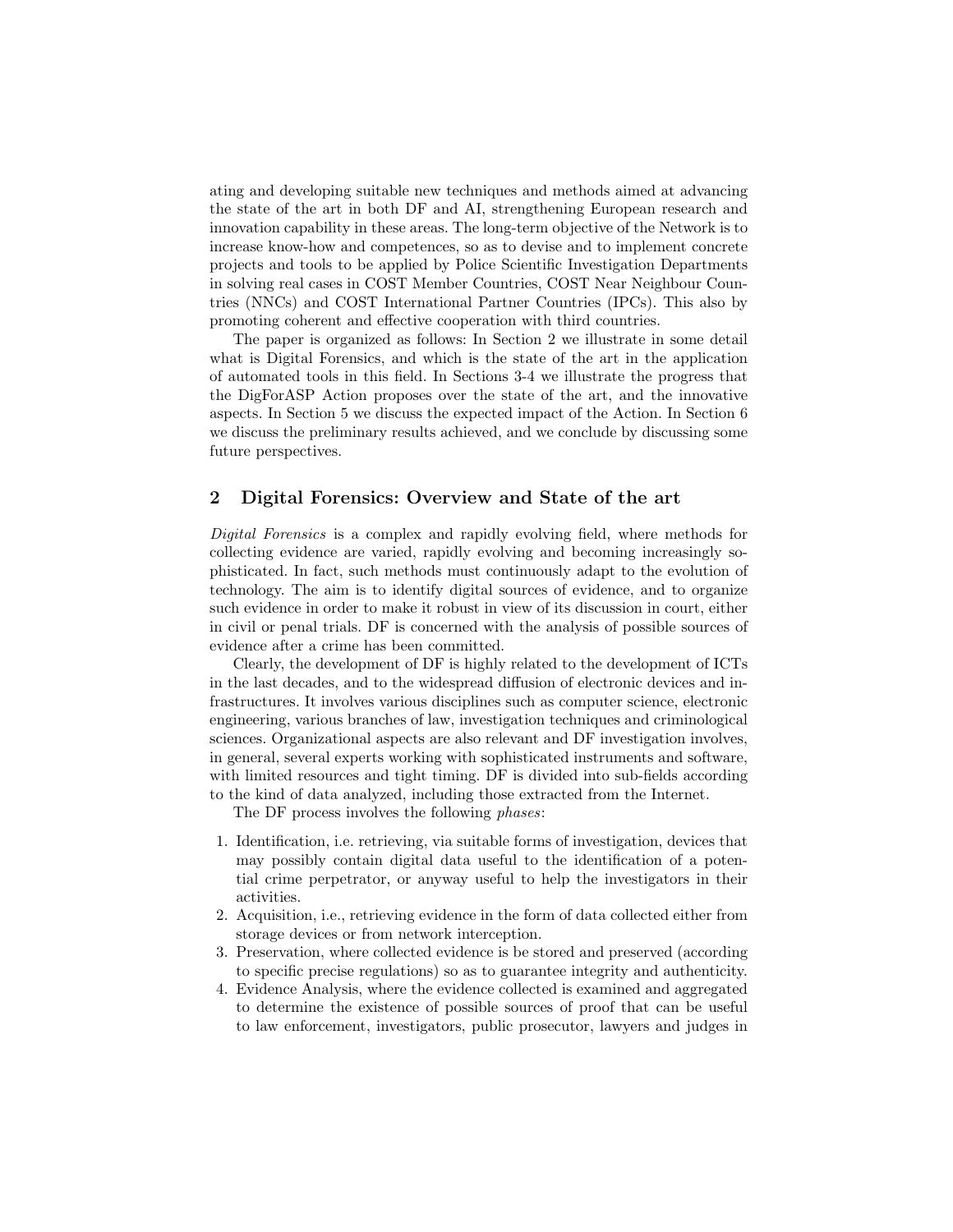various phases of trial. It involves examining fragmented, incomplete knowledge, and aggregating evidence items into complex scenarios possibly involving time, uncertainty, causality and alternative possibilities. Currently, no single established procedure exists for Evidence Analysis, which is usually performed by Scientific Investigation experts on the basis of their experience and intuition.

5. Presentation, where sources of evidence identified by means of Evidence Analysis are formalized in official documents.

Phases 1-3 are supported by a number of hardware and software tools, the latter being both proprietary and open source. These tools are continuously evolving to follow the evolution of the involved technologies and devices, and recently related procedures have been standardized in all communities. However, they do not require advanced reasoning capabilities. Phase 4, Evidence Analysis, is where the main thrust of the Action will lie. This phase requires advanced reasoning capabilities that are not currently supported by available devices and software. In fact, these are limited to data recovery (and data recognition) and to providing metadata (size, dates of creation/modification/elimination, etc.). Therefore, such retrieved data must be analysed by human experts, possibly with the support of available automated tools. However such tools, apart from text analysis, header files analysis and mining software packages, operate as a "black box" (i.e., they provide results without motivation or explanation), and for verification of the results one needs to perform a secondary analysis.

# 3 DigForASP: Progress beyond the State of the Art

Evidence Analysis involves examining fragmented incomplete knowledge, and aggregation of evidence items into complex scenarios possibly involving time, uncertainty, causality and alternative possibilities. Currently, no single established procedure exists for Evidence Analysis, which is usually performed by Scientific Investigation experts on the basis of their experience and intuition. The network is therefore focused on promoting formal and verifiable AI methods and techniques for Evidence Analysis that aim at the elicitation of sources of evidence. Relevant aspects to consider include:

- Timing of events and actions;
- Possible causal correlations;
- Contexts in which suspicious actions occurred;
- Skills of the involved suspects;
- Awareness of the involved suspects of committing a violation or a crime and of the degree of severity of the violation/crime.

Moreover, given available evidence, several possible underlying scenarios may exist that should be identified, examined and evaluated.The aim of the Action is that all the above should be performed via techniques that are verifiable with respect to the results they provide, how such results are generated, and how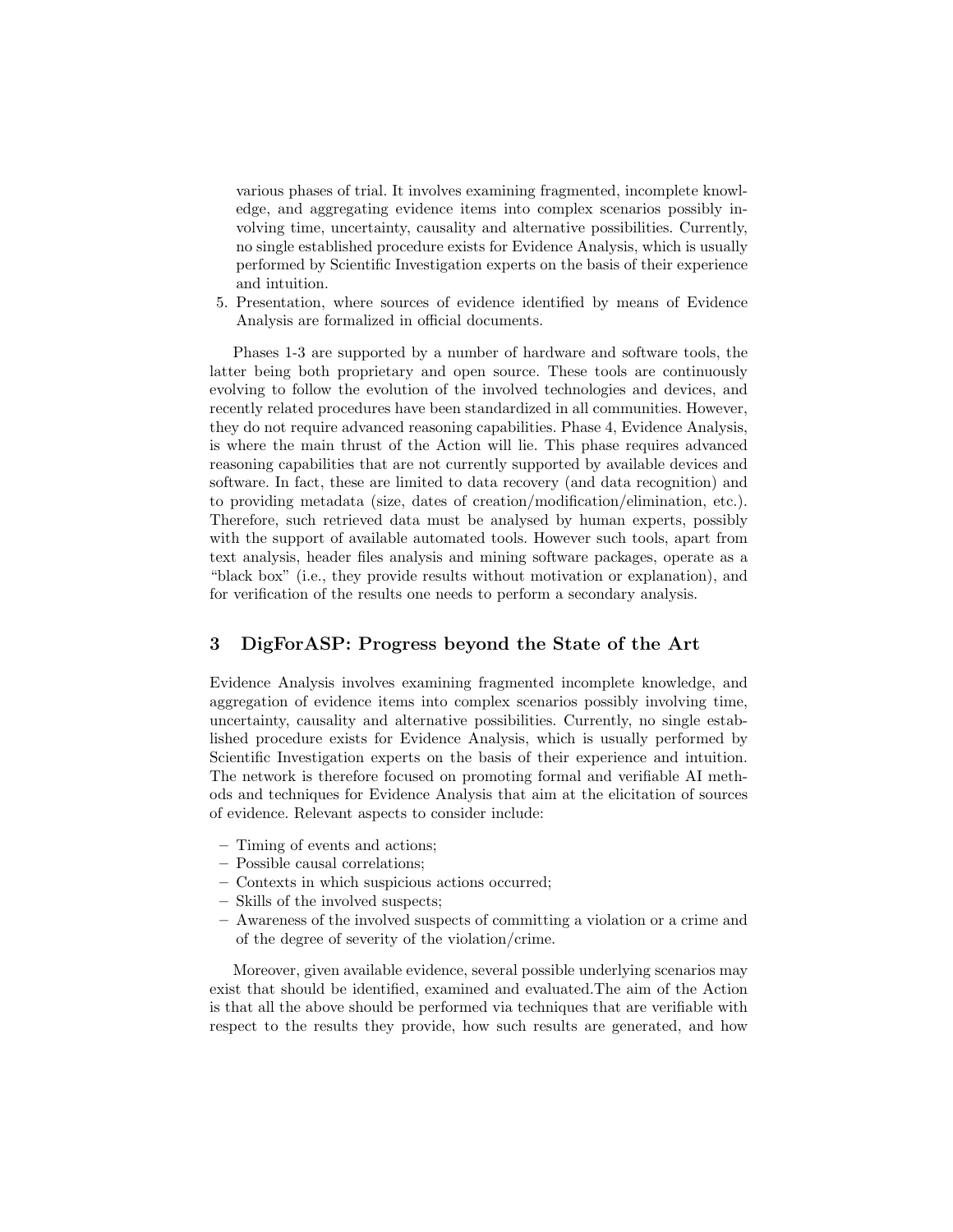the results can be explained. Therefore, such software tools can be reliable and provide a high level of assurance, in the sense of confidence in the system's correct behaviour. Otherwise there remains an undesirable uncertainty about the outcome of these stages, and different technicians analyzing the same case can reach different conclusions which may lead to different judgements in court.

In AI, several methods and techniques have been developed over the years for uncertain, causal and temporal reasoning, and for devising and examining alternative consistent scenarios that might be compatible with a set of known facts. To the best of our knowledge, these techniques have never been applied to Digital Forensics evidence analysis. Therefore, studying their applicability for development of suitable prototypes is per se a significant advance over the state of the art. Moreover, the application to such a challenging field will foster refinements and improvements of the known methods and techniques, and development of novel ones.

Unlike the phase of crime identification or detection, where the exploration of big data and the application of Machine Learning (ML) techniques can be useful, the phase of Evidence Analysis has particular requirements that make the proposal of DigForASP based upon KR and AR a much more promising approach, potentially becoming a breakthrough in the state-of-the-art. The final goal of Evidence Analysis is the formulation of verifiable evidence that can be rationally presented in a trial. Under this perspective, the results provided by ML classifiers or other types of "black box" recommender systems do not have more value than human witness' suspicions and cannot be used as legal evidence. Logical methods provide a broad range of proof-based reasoning functionalities that can be implemented in a declarative framework where the problem specification and the computational program are closely aligned. This has the benefit that the correctness of such declarative systems based on Computational Logic can be formally verified. Moreover, recent research has led to new methods for visualising and explaining the results of computed answers (e.g., based on argumentation schemes). So one can not only represent and solve relevant problems, but also provide tools to explain the conclusions (and their proofs) in a transparent, comprehensible and justified way.

In summary, the rationale for the choice of Computational Logic relies on the fact that, by its very nature, it is based on precise formalizations, and thus allows for the affordable verification of desired properties of the systems that will be devised in the future as a follow-up of DigForASP. Verifiability, reliability and justifiability are keys features for software tools to be applied in a field such as Digital Forensics, where the evidence produced is aimed at the reconstruction of crimes and assist/facilitate the court in the decision process to establish if an accused is innocent or guilty.

# 4 DigForASP: Innovative Aspects

Although AI techniques have been applied to DF for different purposes, they have mainly been exploited for data retrieval and categorization. For instance, the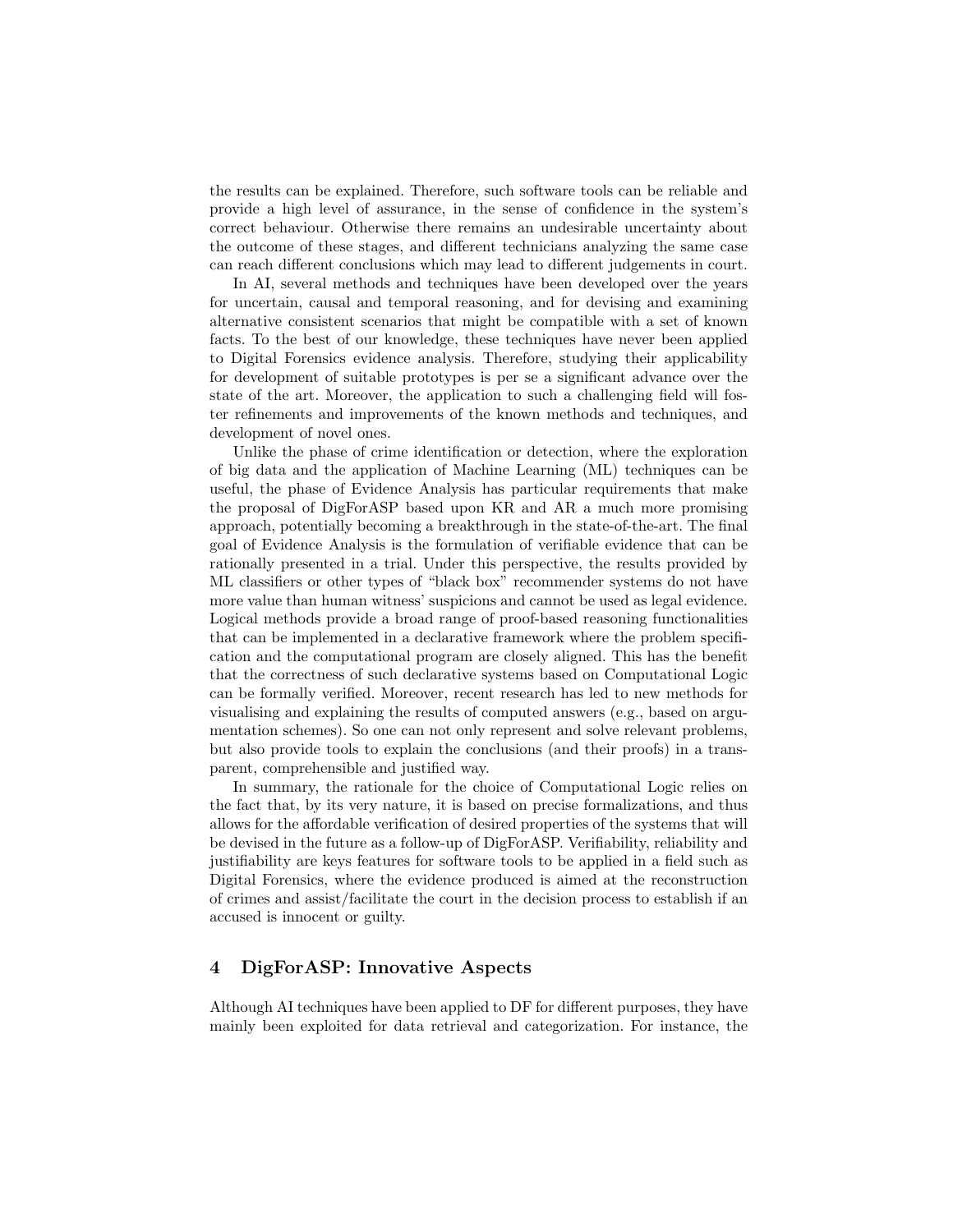analysis of image and video multimedia files by pattern recognition algorithms or the detection of anomalies in large databases such as email exchanges, network transactions, etc. are examples of such applications. These tasks benefit from intelligent techniques and in particular from ML techniques. The Action takes a step beyond as it involves the main stakeholders in order to apply KR&AR methods to retrieved data in order to elicit evidence that can be used in a trial. For instance, from data items retrieved from different sources (like, e.g., mobile devices, social network activities, cloud computing tracks, etc.), we may obtain the set of all possible patterns of activity of a suspect during the execution of a crime. AR tools can constitute a crucial advantage since the amount of data to examine and interpret is large and keeps growing with the increasing adoption of digital devices in everyday life. Thus, the Action proposes innovations in the following two directions: 1) a substantial evolution of the current paradigm of evaluation and interpretation of data in DF analysis , which might be exportable, in the future, also to other Forensic Sciences; 2) a "breakthrough innovation" for the judicial system, based on the possibility of adopting intelligent, reliable and dependable decision-support systems for the reconstruction of facts, able to take into account the wide number of elements and variables involved in complex cases, so as to aid judges in their assessments and decisions.

## 5 Expected Impact of DigForASP

The innovative use of methods and techniques from a well-established research fiels (AI, in particular KR and AR) to a critical field (DF, in particular Evidence Analysis) where no significant previous efforts and results on computer-based intelligent decision support exist so far before, is already a potential breeding ground for new and significant scientific and technological results. In the longterm, a challenging interdisciplinary area such as Digital Forensics will, with the help of this Action, provide a strong impetus for new developments that may result in scientific breakthoughs, publications, software prototypes and tools. From the scientific perspective, Evidence Analysis constitutes an ideal application domain for logical reasoning in AI, as it combines different classical aspects of knowledge representation and reasoning. Even the underlying orientation and goal, the search for a proof , is aligned in both areas (a formal proof vs a valid argumentation in a trial). In the short term, DF can provide the AI community with non-trivial benchmarks of automated reasoning that constitute a breakthrough with respect to available synthetic or ad hoc examples used in the scientific literature. It will act as a proof of concept to check whether different available KR techniques and tools are directly applicable or, most probably, require adjustments to take into account the domain features.

From the socio-economical perspective, the use of AR tools will become, in the long-term, a positive benefit for all the involved stakeholders. Law enforcement, investigators, intelligence agencies, criminologists, public prosecutors, lawyers and judges will be provided with decision-support-systems that can effectively support them in their activities by providing motivated suggestions. In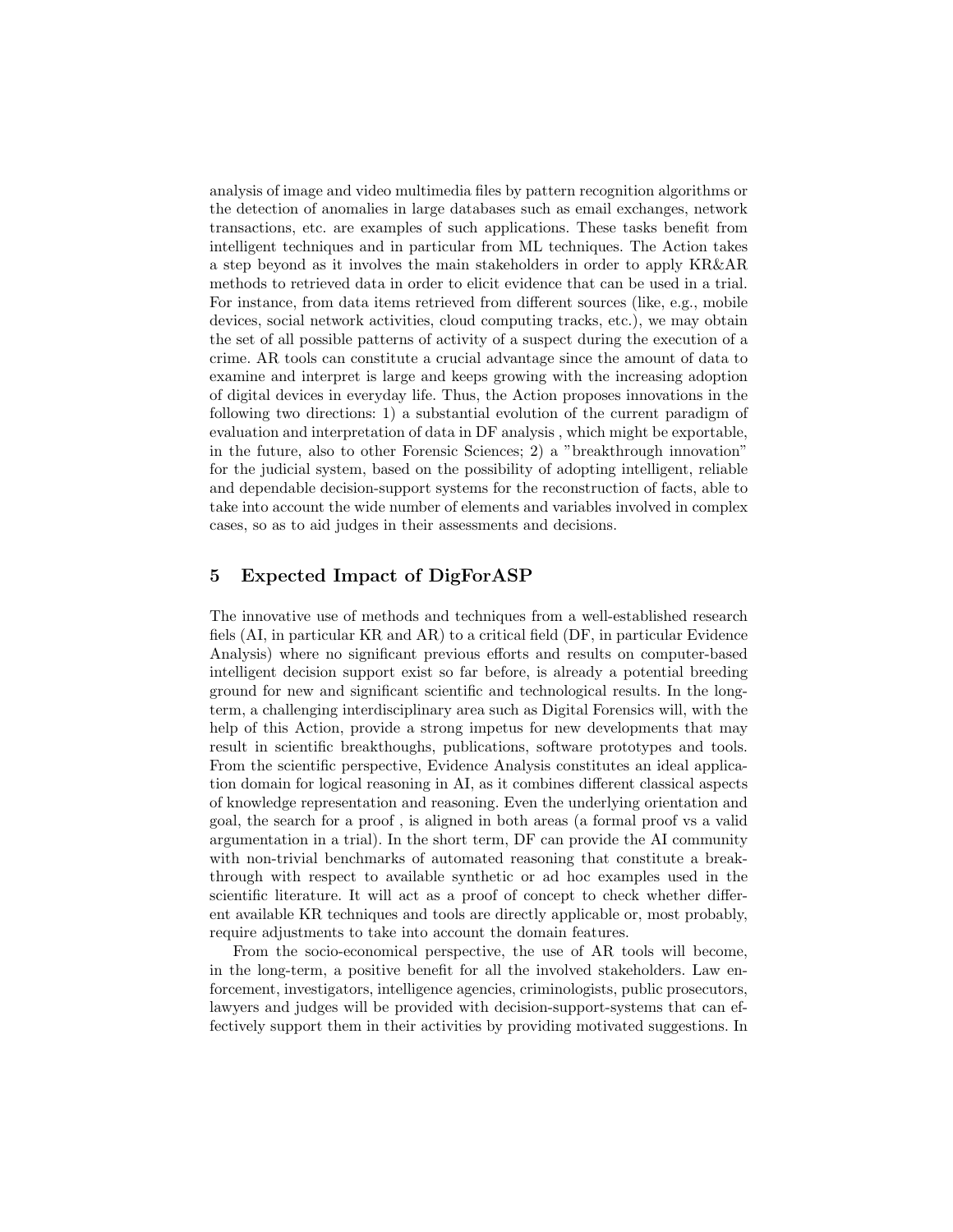the short-term, the most relevant impact will be a twofold improvement both on efficiency and quality. On the one hand, investigators will work more efficiently thanks to new tools that guide them, helping with hypotheses formulation, the exhaustive application of case-based reasoning on large collections of data, and the development of proofs that can be formally checked with correct logic-based inference systems: this will save enormous effort on tasks that are currently done by hand and in most cases require tedious repetitions to ensure that human errors will not spoil the validity of the final evidence. On the other hand, once the evidence is obtained, Computational Logic tools allow the formal proof obtained to be presented in a form that can be understood and followed step by step by non-expert humans so it can be transparently used as a trial evidence. In the long-term, such methods could yield an evidence certificate that will guarantee that an argument presented in a trial has been checked to be logically sound using a standardized formal verifier (in an analogous way to current applications of Formal Verification to Software Certifications) and according to tests performed on a relevant number of real cases. This kind of certificate could potentially allow ruling out cases of unintended (or intended) fallacies that are frequent in a purely rhetorical argumentation.

This long-term objective will be pursued and supported by the Action, where the inclusion of criminologists and criminal law experts in the network helps to ensure the uptake of the new technologies in the future. The new methods will also allow optimizing the use of available resources by relieving human experts from time-consuming and highly error-prone tasks that can instead be reliably performed by the future AI applications fostered by the Action results.

A potential risk concerning the proposed Action and its outcomes is that it may be difficult to convince the involved parties and the general public of the real applicability of such systems. While for some forensic techniques, such as DNA analysis, there is nowadays a high and widespread level of trust, an AI-based decision support system may initially appear unconvincing or even threatening. However, the general acceptance of DNA analysis paved the way for the introduction of other scientific methodologies. The non-technical Action partners will be helpful in identifying and enacting strategies for transforming scientific concept such as verifiability, completeness and correctness into humanistic and social concepts such as psychological reliability and trust, taking also into account specific cultural, legal and ethical aspects.

## 6 Preliminary results and future perspectives

Thanks to the experience gained over the years by investigators, via a study of many existing solved cases we have been able to claim with good reason that indeed a wide range of fragments of real cases can be mapped to computational problems, often to known ones. Modern investigative activities are composed of well-established practical steps, such as the crime scene reconstruction, alibi verification, as well as the analysis of huge amounts of data coming from data files, smart-phone and telephone logs. So, as a first step we have devised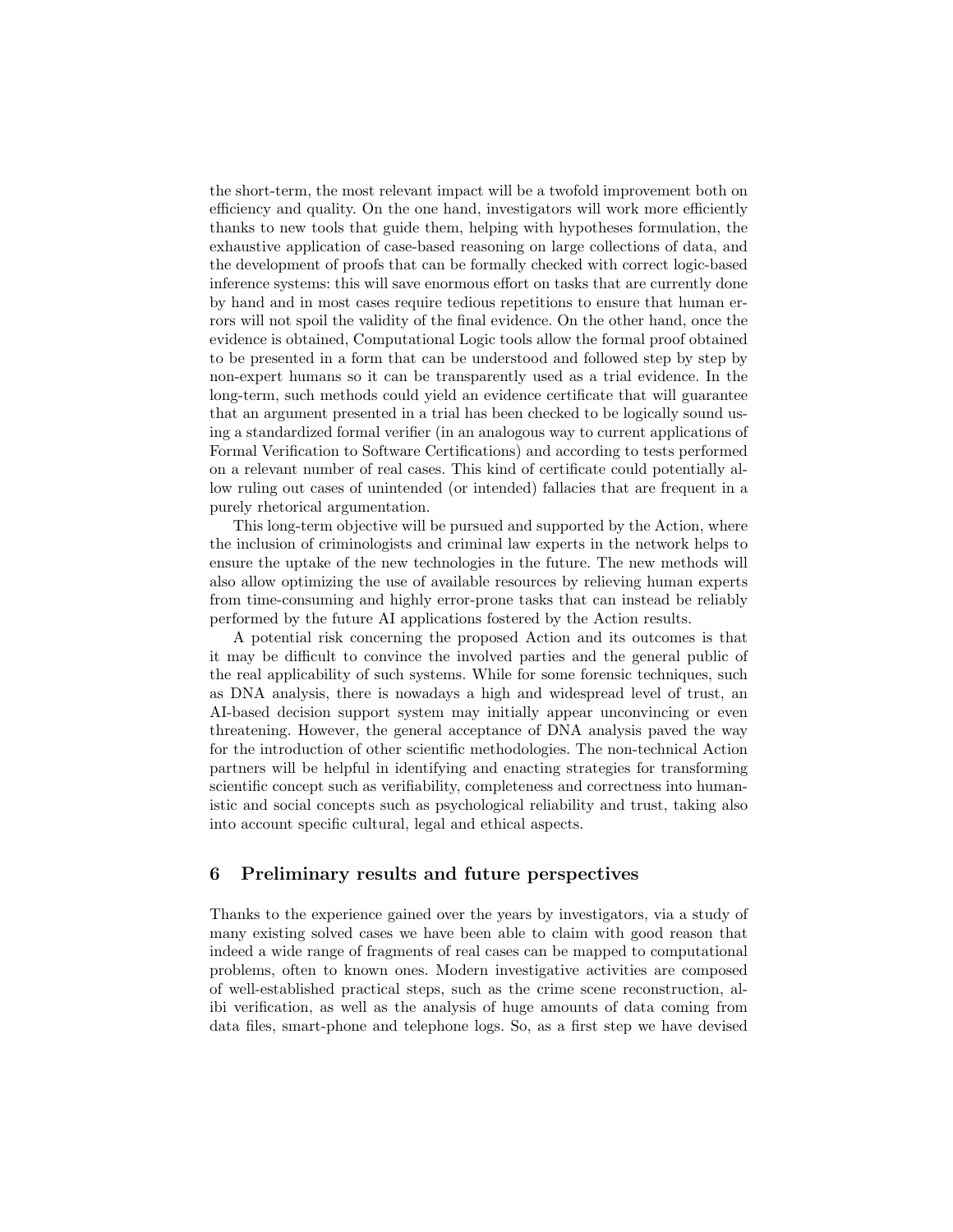a formulation of these sample problems [9, 5]. Such formulation exploits provably correct encodings of known mathematical problems to elicit scenarios from Digital Forensics data. In particular, we have chosen to represent (fragments of) cases in Answer Set Programming (ASP), which is a well-established paradigm for representing problems in  $\mathbb P$  and  $\mathbb N\mathbb P$  or, with some extensions, even higher in the polynomial hierarchy (cf., among many,  $[15, 12, 13, 18, 11, 1, 10]$ ). When applicable, the ASP formulations generate all possible scenarios compatible with the case's data and constraints. In the general case, this can be of great help as the human expert might sometimes overlook some of the possibilities: this has been verified by everyday practice, where different experts often generate different interpretations.

ASP has been selected for these first experiments because of its easy of use and readability, for the availability of efficient freely available inference engines ("ASP solvers") and for the possibility of performing proof of correctness of the software (the reader may refer to [16, 14, 17] for the definition of the underlying formal properties).

In a future perspective, we may notice that logical methods (like ASP) could provide a broad range of proof-based reasoning functionalities (including, e.g., time and time intervals logic, causality, forms of induction, etc.) that can be possibly integrated into a declarative framework for Evidence Analysis where the problem specification and the computational program are closely aligned. The encoding of cases via such tools would have the benefit that (at least in principle) correctness of such declarative systems based on computational logic can be formally verified. Moreover, recent research has led to new methods for visualizing and explaining the results of computed answers (e.g., based on argumentation schemes). So, one could not only represent and solve relevant problems, but might also employ suitable tools to explain the conclusions (and their proofs) in a transparent, comprehensible and justified way. The engine of such a future Decision Support System might be based, again remaining within a computational logic realm, on Multi-Context Systems (MCS) [2–4] and their agent-oriented extensions such as DACMACS (Data-Aware Commitment-based managed Multi-Agent-Context Systems, [7, 8]) and ACEs (Agent Computational Environments, [6]).

## References

- 1. Baral, C.: Knowledge representation, reasoning and declarative problem solving. Cambridge University Press (2003)
- 2. Brewka, G., Eiter, T., Fink, M.: Nonmonotonic multi-context systems: A flexible approach for integrating heterogeneous knowledge sources. In: Logic Programming, Knowledge Representation, and Nonmonotonic Reasoning - Essays Dedicated to Michael Gelfond on the Occasion of His 65th Birthday. Lecture Notes in Computer Science, vol. 6565, Springer (2011)
- 3. Brewka, G., Eiter, T., Fink, M., Weinzierl, A.: Managed multi-context systems. In: IJCAI 2011, Proceedings of the 22nd Intl. Joint Conf. on Artificial Intelligence. IJCAI/AAAI (2011)